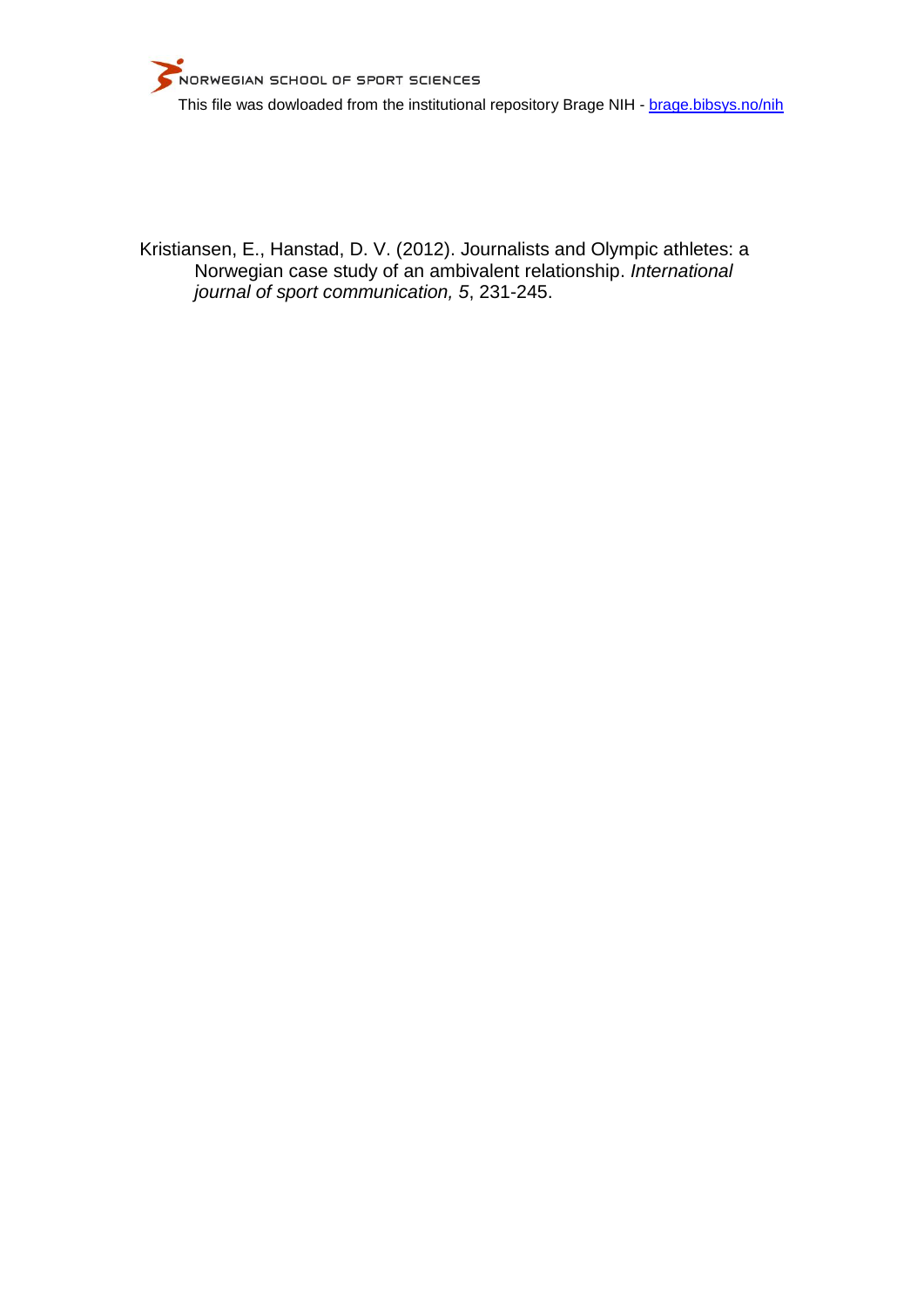# **CASE STUDY**

*International Journal of Sport Communication,* 2012, 5, 231-245 © 2012 Human Kinetics, Inc.

# **Journalists and Olympic Athletes: A Norwegian Case Study of an Ambivalent Relationship**

## **Elsa Kristiansen and Dag Vidar Hanstad**

Norwegian School of Sport Sciences, Norway

This case study explores the relationship between media and sport. More specifically, it examines the association (i.e., the contact and communication) between Norwegian journalists and athletes during the 2010 Olympic Winter Games in Vancouver, Canada. Ten athletes and three journalists were interviewed about their relationship. To regulate and improve the journalist–athlete relationship during special events like the Olympics, media rules have been formulated. In regard to the *on-site interactions*, they accepted that they are working together where one was performing and the other reporting the event "back home." While the best advice is to be understanding of the journalists' need for stories and inside information, the media *coverage* was perceived as a constant stress factor for the athletes. However, because of the media rules the athletes were able to keep their distance but one athlete did comment: "You will not survive if you take it personally."

*Keywords:* personal relationship, media stress, coping, Olympic Winter Games, Vancouver 2010

Athletes and media representatives have distinct roles as actor and distributor of the act or sport performance which maintain the Olympic Games as one of the world's most important sports feasts. While the Olympics have been analyzed as a mediated event by many scholars (e.g., Billings, 2008; Roche, 2009), more recently athletes' perceptions of journalists during this major event have been addressed (e.g., Kristiansen, Hanstad, & Roberts, 2011a). This paper aims to fill a gap in research literature by investigating the interaction (i.e., the contact and communication) between journalists and athletes from Norway during the 2010 Olympic Winter Games (OWG) in Vancouver. Recent literature has revealed that the media may be perceived as a stressor for elite athletes performing at the highest level (Kristiansen et al., 2011a; Kristiansen & Roberts, 2011; Kristiansen, Roberts, & Sisjord, 2011b). Hence, the journalist's point of view is not presented in this research. The essential question is how does the journalist–athlete working relationship function during major events? More specifically we explored the communication, contact, and understanding for doing their job in this *Norwegian* case study.

The authors are with the Dept. of Cultural and Social Studies, Norwegian School of Sport Sciences, Oslo, Norway.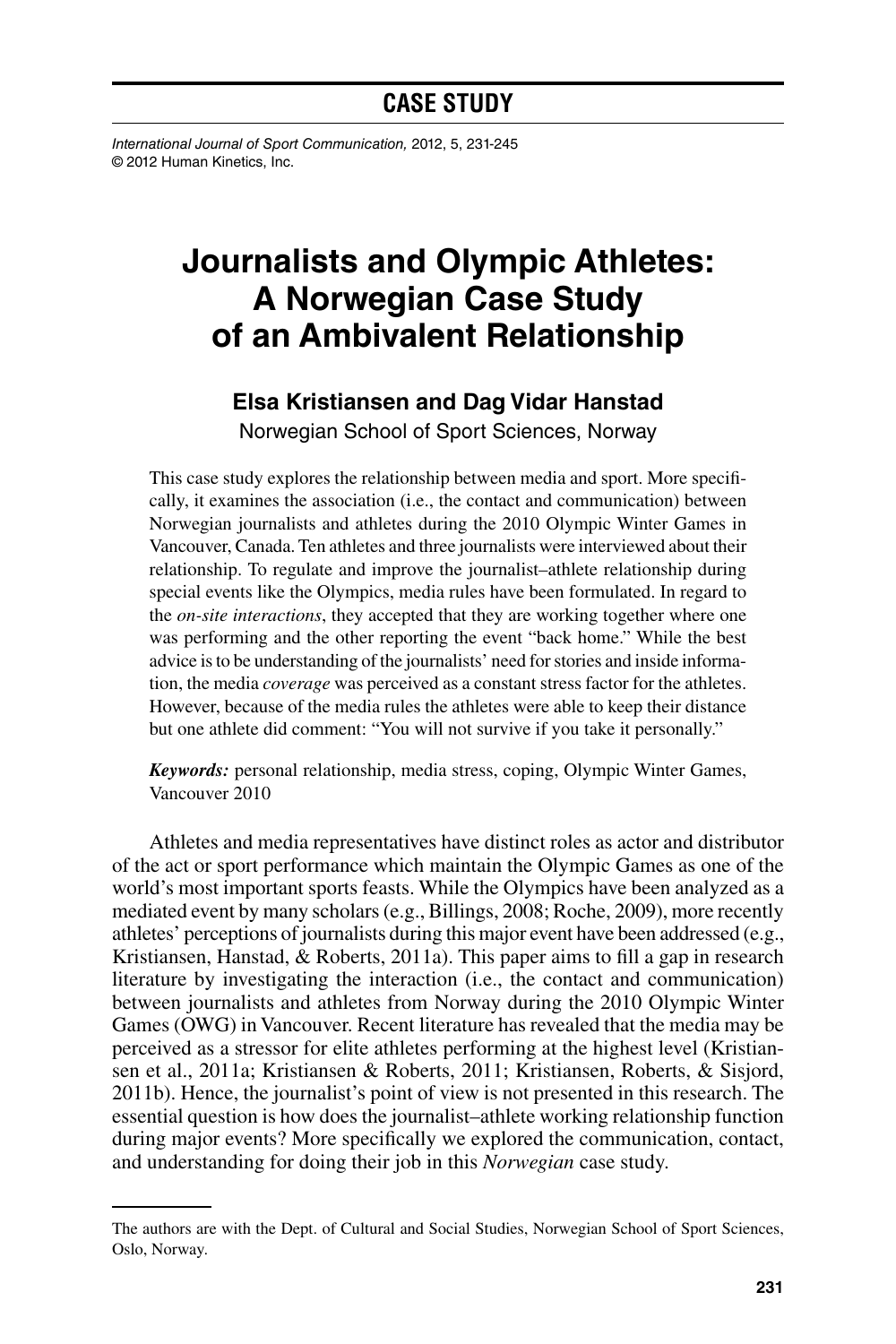Norway has an extraordinary history from the Olympic Winter Games. This Scandinavian country is at the top of the medals score from all OWGs from 1924 until 2010, with 303 medals of which 107 are gold medals. The USA follows thereafter with 253 medals of which 87 are gold. Consequently, the Norwegian Olympians entered the OWG in Vancouver with high expectations for success on their shoulders; not getting a medal may easily be labeled a failure. This is further underlined by the number of Norwegian journalists covering the OWG and where a total of 106 accredited media representatives from Norway attended the Vancouver Games. The importance of the Games was further underlined by the extensive coverage on the main (state) TV Channel. For 16 days events taking place in Vancouver were the headlines in newspapers and the television.

Due to the athletes' increased emphasis on performance and winning an Olympic gold medal (Billings, 2008), the athletes may be more vulnerable to journalists' intrusion and presence at a major event. At the 2006 OWG in Turin, Italy, the media were experienced as a serious stress factor for the Norwegian team partly due to failure in achieving the high ambitions declared in the media (Andersen & Hanstad, 2011). This may be a result of the fact that journalists are supposed to create stories irrespective of the results and the preagreed media rules that regulate access to the athletes. The purpose of the present investigation was to gain valuable knowledge about the working relationship between athletes and journalists where both parties needed to contribute and show mutual respect to make it a positive and sound working relationship.

## **Athletes and Sport Journalism**

Since the 1990s the volume of sport journalistic reports has increased and the form has also become more tabloid. The development is related to sports impact as a global business and the huge amounts of money involved in the staging of events such as the Olympic Games and World Cup football. In this process of the rise of mass media, the previously narrow focus on results has expanded into an institutional complex of enormous social, cultural, political, and economic importance (Rowe, 2004), or as the former general manager of Boston Bruins, Mike O'Connell, has put it: "There are three components to the sport industry: the entertainment component, the talent and competitive component, and the business component" (2004, p. 30). As a result, Maguire and colleagues argue that *mediated sport* plays an important part in our existence as it is interpreted as exciting entertainment for the public at large (Maguire, Jarvie, Mansfield, & Bradley, 2002). Hence, this mediation is interesting to observe, and the interaction between journalists and athletes tends to be under constant development.

Clearly, this development has an impact on athletes in the media spot light. Elite athletes depend on the media for publicity, and star athletes are given a public image in their communities. Fans follow their careers and daily reports, and in team sports fans wear their jersey numbers (Woods, 2007). Athletes may conceive such media attention as fun and motivating when working hard to achieve goals. However, when becoming a sport star and consequently also a role model, elite athletes are scrutinized. During Christmas 2009 Tiger Woods truly hit the headlines, and not because his amazing golf results. Instead he had to make several public appearances and apologize to his wife (and also sponsors) about his infidelity. He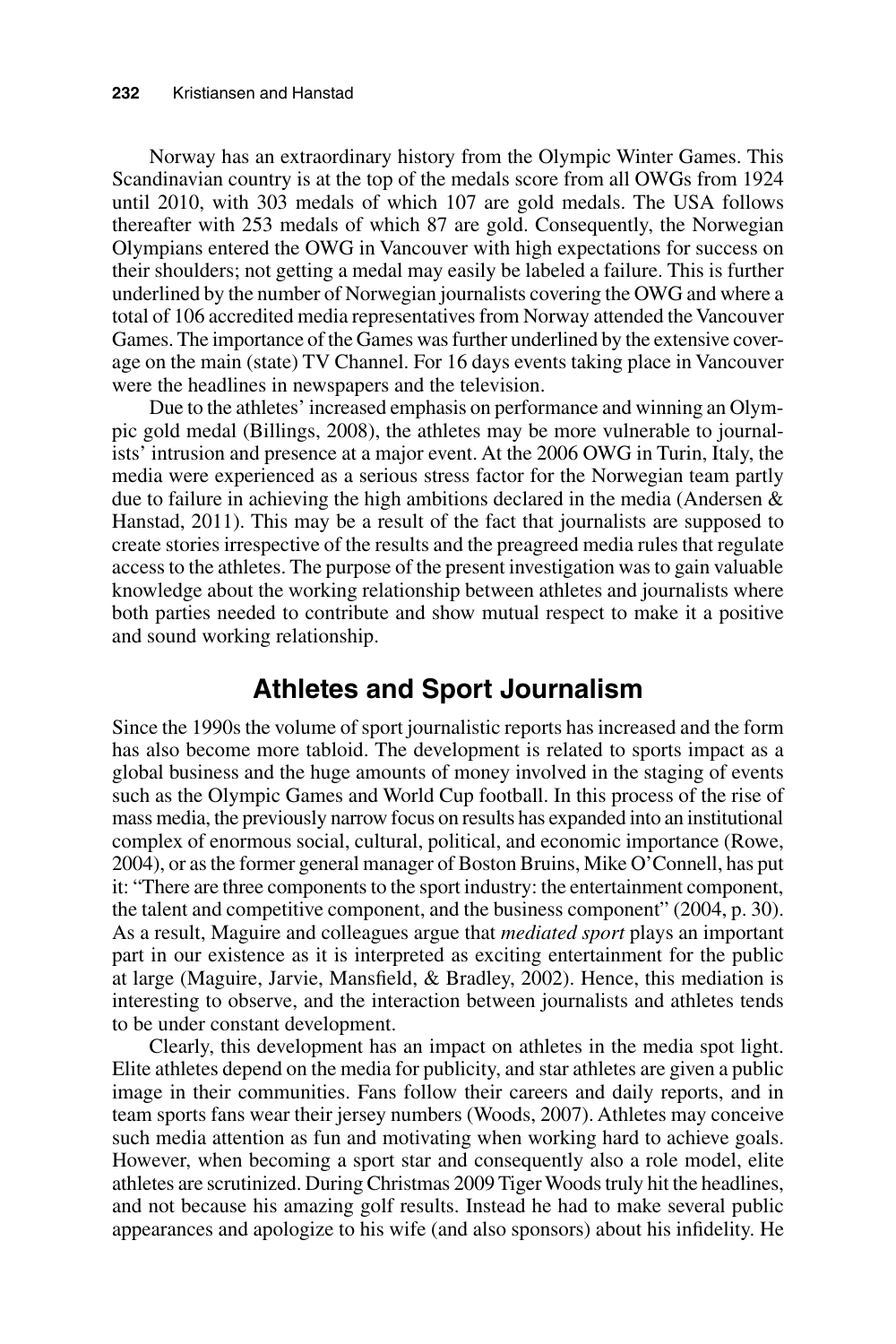had to take a break from golf to recover from this public disgrace. Hence, if the framing is negative or critical, media reporting may affect the athletes' preparation and self-confidence (Gauntlett, 2008).

Unexpected, or simply a huge amount of media exposure, may totally change the athletes' task focus during the competition (Kristiansen et al., 2011b). In addition, apparently, successful professional athletes experience pressure from the coach and management to "deliver" the performances. Evidence has also been found of entire football teams' performance being affected by negative reporting (Kristiansen & Roberts, 2011). Higher expectations created by the media may evolve into increased performance pressure inside a team. This constant focus on high expectations may in itself lead to perceived exhaustion before the actual game and less effort and negative performance may be the result.

In periods with much media exposure, the daily worry of being negatively framed may influence the elite athletes to start avoiding contact with the media content about them as much as possible. Interviewed soccer players argued for the importance of "avoidance" strategies: they avoided reading newspapers and watching news reports on TV. Further, the athletes did not want their families to discuss with them what had been reported in the media, thereby isolating themselves from any criticism (Kristiansen & Roberts, 2011). In addition, they mentioned strategies to stand out as colorless or "grey" in the interview setting as an advantage because the journalists would rather approach more colorful personalities and the media would leave them alone. However, being in "show business" makes this a hard call since elite athletes have a responsibility to talk to the press because it is expected of them. Elite athletes in individual sports cannot hide among more "colorful" and talkative personalities in their team.

An immense amount of attention is one thing, what soccer players fear most of all is the reporting of their "failures." Failure is always "news." In a recent investigation into soccer goalkeepers' perception of the media as a source of strain (Kristiansen et al., 2011b), the media only reported when they failed to make a save or when they were selected for the national team. Major *saves* would rarely hit the headlines. In the interviews, one of the goalkeepers pointed out after having made several mistakes during the course of the season: "I was subsequently thrown away as bad meat." He concluded, "The media has a lot of power; they really have a lot of power" (2011b, p. 303). This perception of selective reporting in soccer media coverage was a common view of the goalkeepers interviewed.

During major events, contact between athletes and journalists can easily escalate. The stress of the competition itself is augmented by the presence of journalists (Kristiansen et al., 2011a). *Coping* is viewed as a dynamic process following appraisal because of a situation (identified as threatening, challenging, etc.) where an individual perceives an imbalance between the situation and personal resources (Lazarus & Folkman, 1984). This imbalance is often referred to as stress, and McGrath's (1970) process definition underlines that stress is a perception of a "substantial imbalance between (environmental) demand and response capability, under conditions where failure to meet the demand has important consequences" (p. 20). The media-related environmental demands encountered by an athlete may become stressors for different reasons. Greenleaf et al. argue that media attention, both before and during competition, is experienced as stressful, making it harder for the athletes to focus on the event (Greenleaf, Gould, & Dieffenbach, 2001). Next,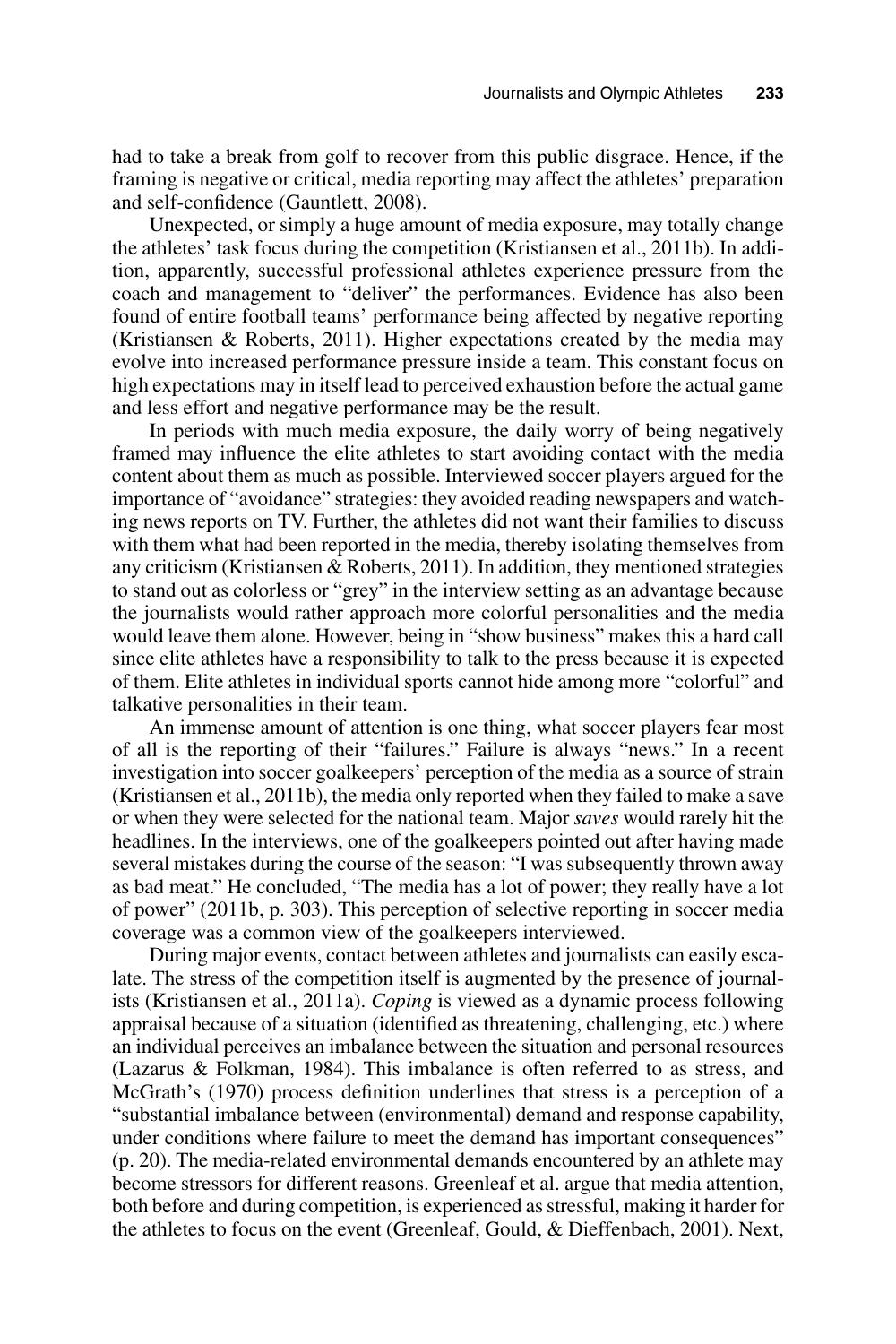the athletes may also react to the subsequent reporting as a source of strain during major competitions (Durand-Bush & Salmela, 2002; Gould, Guinan, Greenleaf, Medbery, & Peterson, 1999; Greenleaf et al., 2001).

## **The Media Rules With Focus on the Journalists' Working Conditions**

During major events, people at home are informed of the athletes' successes and failures, or what the media defines as such, and as Billings (2008) argues "the Olympics are the only television behemoth that can make all other mass media slow down to a near halt for weeks on end" (p. 7). It matters for entire nations. To protect the Norwegian athletes and enhance the journalist–athlete relationship, the administrators of the Olympic Top Sports program in Norway developed *media rules* for the Olympic Games. The work commenced before the 2000 Sydney Olympics, and in the process over the last decade cooperation with the Association of Sports Journalists has been included. In brief, the media rules regulate the relationship between journalist and the entire Olympic Team with emphasis on the athletes. Further, the rules underline mutual respect and define the interaction between the media and the Olympic Team. In the 2010 OWG version of the media rules, the athlete was expected to show up at press meetings two days before and shortly after every competition. In addition, the five press attachés would also update the journalists of their teams' whereabouts 24 hr daily, and assist the journalists when they needed to approach the athletes. In return, the media would avoid any other contact and let the focus of the athlete be on his/her respective event(s).

In a recent research project Hanstad and Skille (2010) found that the journalists experienced improved and better working conditions than expected. The improvement from previous Olympics was mainly due to the efforts of the five Norwegian press attachés, and that both parties managed to follow the media rules agreed upon before departure. Nevertheless, 27% of the journalists texted or called the athletes during the Olympics, contrary to the agreement in spite of the press attachés being available for the journalists at all times during the weeks in Vancouver. Even so, the journalists had two major concerns (or stressors) before the OWG: the availability of the athletes, and their hope of an *exclusive* story. Their concern is relevant when including the information that the Norwegian Broadcasting Corporation (NRK) actually transmitted over 500 hr of live coverage. The most popular events had 1.8 million viewers (almost one-third of the entire Norwegian population) showing that these Olympics were of national interest and importance. Of course, the TV media have an extreme advantage over the newspaper journalists due to their *live* possibilities. Therefore the paper media had to find different angles to take up the competition.

## **Methods**

A qualitative case study is often characterized by researchers spending extended time on site and being personally in contact with persons and activities of the case (Stake, 2005), this case study being no exception. The second author, a former sports editor and commentator in Norway's biggest newspaper was present during the period of the 2010 OWG; he talked to journalists during their entire experience in Vancouver. Hence, we have chosen the case (and participants) based upon what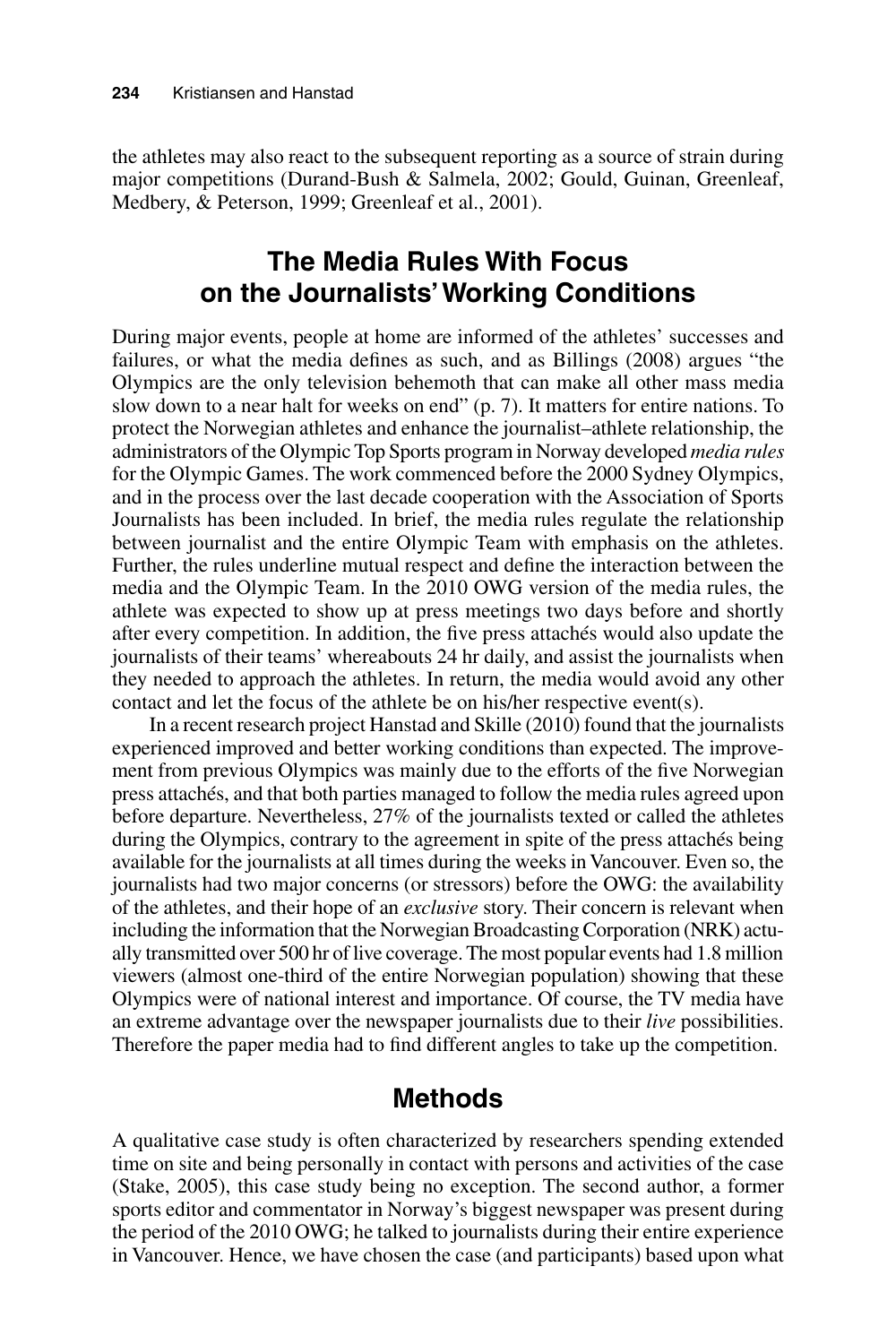we felt we could learn the most, and who were accessible and willing to take part in the investigation.

#### **Participants**

Two different samples were involved in this comparative study, and a convenient sampling procedure was conducted for both (Strauss & Corbin, 1998). The first sample comprised 10 Norwegian winter Olympians with media experience. The athletes were chosen based on three criteria. First, we wanted to include both genders and all the various sports; second, the athletes needed to be a medalist in their sport; third, the interviewees needed to have extensive experience with journalists and different types of media coverage. All participants were in their 20s and early 30s ( $M_{\text{gas}}$  = 27.7 years, *SD* = 4.41); half had previous Olympic experience. This was a very elite sample. The Norwegian Olympic team took 23 medals during the Vancouver Games and the Norwegian Olympic interviewees had a total of five gold, four silver, and four bronze medals.

The second sample consisted of three journalists from a leading Norwegian newspaper which had consistent and broad coverage of sport on a daily basis. These three journalists covered different sports during the 2010 OWG. Hence, issues concerning all athletes and venues could easily be discussed and reviewed. The three journalists (aged between 43 and 56) had more than average experience covering a wide range of sports, and are respected in the community. Vancouver was the seventh Olympic Games which they had covered; they may also be considered an elite sample. In addition, it is important to remember that the purpose of a case report is not to represent the world, but to represent the case. Stake (2005) states that the case study is not a methodological choice but a choice of what is to be studied:

By whatever methods, we choose to study the *case*. We could study it analytically or holistically, entirely by repeated measures or hermeneutically, originally or culturally, and by mixed methods—but we concentrate, at least for the time being, on the case. (Stake, 2005, p. 443, italics in original)

#### **Ethical Standards and Procedures**

After obtaining approval from the Norwegian Social Science Data Services, informed consent was obtained from all participants before conducting the personal interviews in 2010. In-depth interviews were chosen because they can provide greater breadth and allowed the participants to articulate their own feelings about their mutual "working conditions." At the beginning of each interview (both with individuals and the focus group), participants were informed that the information provided would remain confidential, and that they could terminate the interviews at any time.

The individual interviews with the athletes were conducted by both authors in different locations according to what was convenient for the athletes. In all ten interviews, the athletes considered the opportunity to inform how they coped with the media as positive, and some even discussed other aspects after we had finished. The journalist focus group interview was conducted in a room at their work premises. The interviews ended with a process feedback question: "What should I have asked you about, and do you have anything to add?" Each interview with the Olympians lasted between 35 and 50 min; the focus group interview with the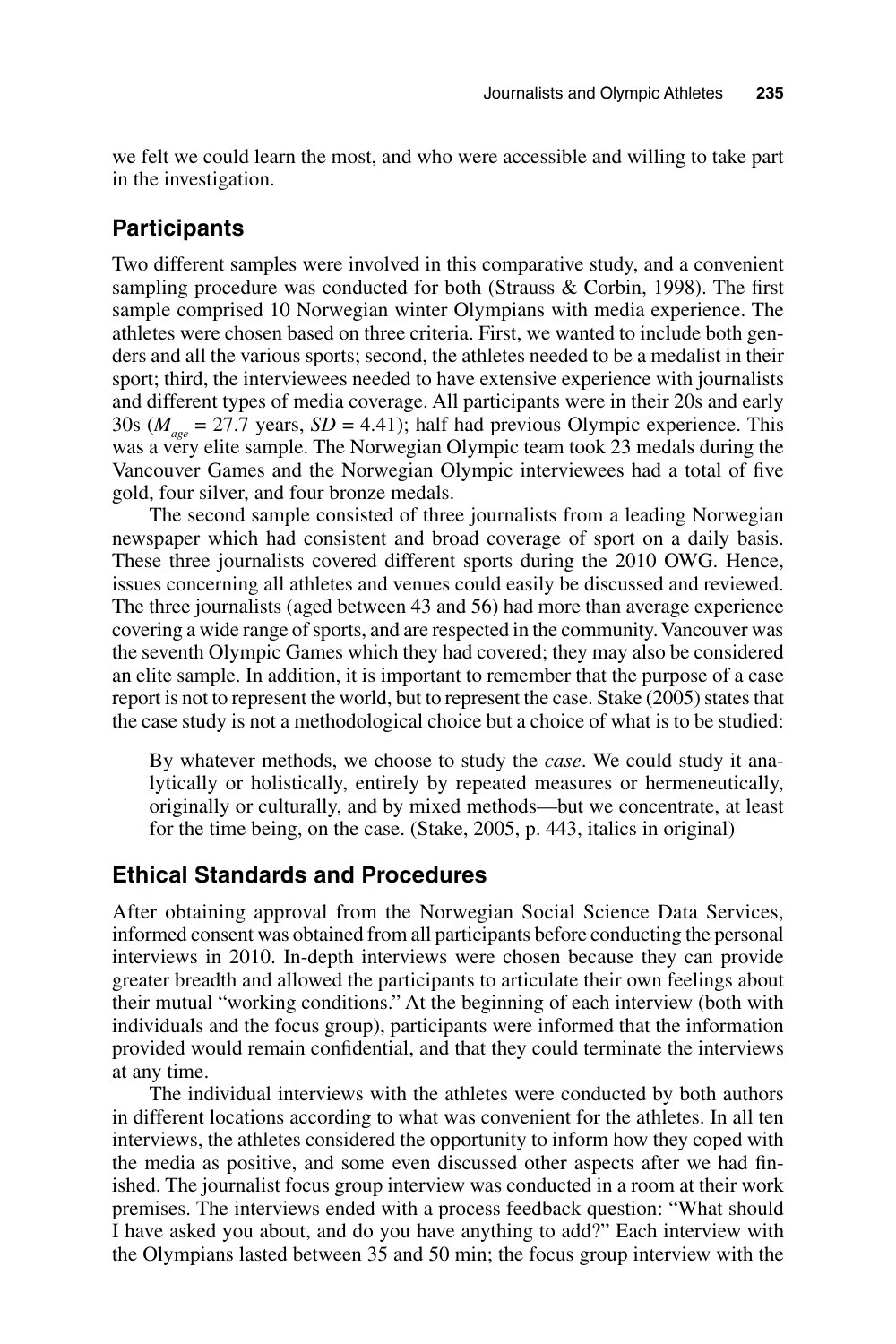journalists lasted 66 minutes. The interviews were transcribed verbatim resulting in 102 pages of single spaced raw text.

## **Interview Guide**

The semistructured, *individual* in-depth interviews were conducted according to an interview guide that comprised three main sections: 1) experiences of journalist–athlete interactions during the Olympics ("How did you understand your relationship with the media during the OWG?"); 2) coping with the above-mentioned stressors if perceived as such ("How do you cope with this/these demands"?); and 3) general discussion and advice about how to create a well-functioning relationship with journalists.

The interview guide for the focus group interview was a little different. A focus group approach was chosen as this was considered an appropriate method in situations where the research aimed at generating new ideas, language, and applications, and which could also help to encourage participants to offer their opinions (Greenbaum, 1998). As a result, the interview guide comprised three main sections: 1) the journalists–athlete relationship ("How were the working conditions during the Olympics"?); 2) their framing of the athletes ("What is a good story/angle"?); and finally 3) the journalists read a quotation from the athletes' interview and commented upon their statements. In many ways, these examples functioned as illustrative examples and as a clarifying strategy after having begun with simple, straightforward, open-ended questions (Patton, 2002). The group members influenced each other by responding to ideas and comments in the discussion, and also clarifying each other's statements. The interviews went smoothly. In the interview guide, there was flexibility allowing a change in the order of questions, and follow-up questions were employed where it was considered necessary for a more detailed response.

## **Data Analysis Procedures**

The raw material was coded using content analysis procedures (Miles & Huberman, 1994) and the data analysis was conducted in three stages. First, the material from the individual interviews with the Olympians was coded. The material from the focus group interview was then coded since the aim of this investigation was to compare how the athletes and journalists experience their common working ground and interaction. Finally, the main themes and raw data from the coding processes were compared to reveal the similarities and discrepancies in the perceptions of the journalist–athlete relationship.

# **Discussion of the Results**

The journalist–athlete relationship during a major competition has two aspects. First of all the on-site interaction and the degree of cooperation is discussed. The Olympic athletes have learnt to walk a fine line of what can be mentioned to the press, and what should not be revealed. On the other hand, the journalists complained about the athletes' lack of understanding that to talk to the press "is part of their job as elite athletes." Next, the athletes also have to cope with the potential downbeat coverage that might follow the interaction and affect their relationship, and the journalists' and athletes' conflicting views of each other's roles is then highlighted (see Table 1).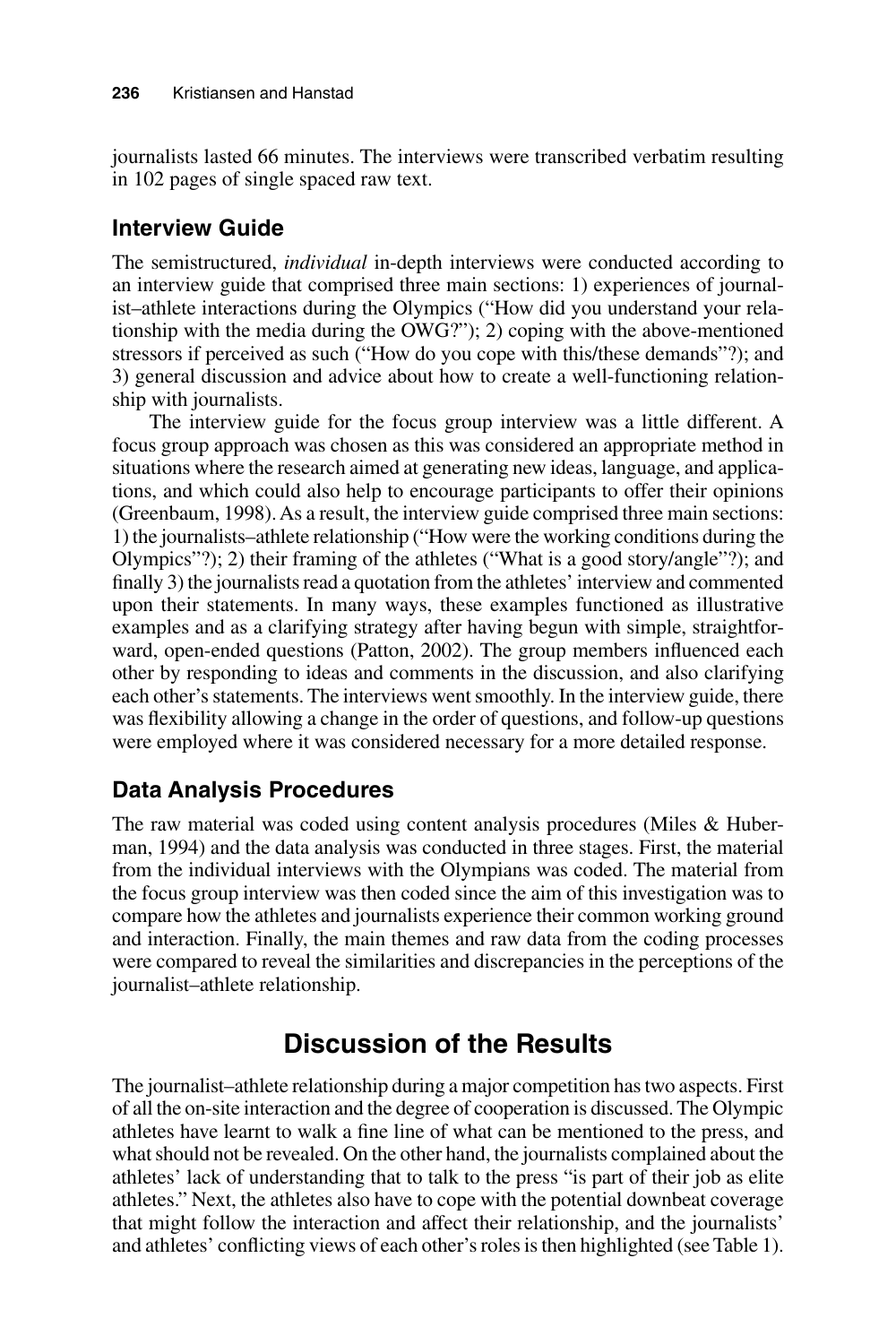|                                              | The Olympic athletes point<br>of view                                           | The journalists point of view                                                           |
|----------------------------------------------|---------------------------------------------------------------------------------|-----------------------------------------------------------------------------------------|
| Interactions between<br>journalists-athletes | Must prepare for all sort of questions                                          | Unacceptable not to talk to them                                                        |
|                                              | Need time to recover before being<br>questioned                                 | Important to show the public at<br>home all the emotions                                |
|                                              | Some have always followed me                                                    | Have a special relationship with<br>some of them, are as happy as<br>they when they win |
|                                              | We are in it together                                                           | We have a job to do, respect both<br>ways                                               |
|                                              | The press attachés are a help                                                   | The press attachés make things<br>worse                                                 |
| The media coverage.                          | Negative framing and "distorting"<br>the "truth"                                | Stories must be funny Obligation<br>to report Protect the athletes from<br>statements   |
|                                              | Avoid commenting upon some-<br>thing that might become a prob-<br>lematic issue | Need to create interest for the sport                                                   |
|                                              | Avoid contact/knowledge of<br>coverage                                          | Represent the public back home                                                          |
|                                              | Destroy the perception of perfor-<br>mance                                      | Never verbally abused (in experi-<br>enced) athletes                                    |

#### **Table 1 The Main Issues in Which the Journalists and Athletes Have Different Point of Views**

## **Interactions Between Journalists and Athletes**

The Olympians pointed out *preparations* as being crucial to the meeting with the journalists to reduce the perception of stress and also to feel some sort of control over the interview situation.

The journalists don't ask about our goals or what you hope to achieve. All they want is to find out the other stuff, things that I am not prepared for, and their questions may sweep my focus on task away. You never know [. . .] I guess I was not prepared for that as a young athlete, that a second or third place was not good enough for the press.

The elite athletes seemed to learn how to respond without being controversial, such as never to complain about their skies or a debate about the waxing team will last for days, though experience and age was noted as crucial in this process (Kristiansen et al., 2011b; Kristiansen & Roberts, 2011). Further, some also mentioned the briefings held by the press attaché as helpful in the preparation phase before the press meetings.

Coping with media attention may be stressful when the goal is to refocus (Greenleaf et al., 2001; Kristiansen et al., 2011a), and even worse when the failure is total. One Norwegian athlete, who was despondent after one of his performances during the Olympics, simply walked through the mixed zone (a designated area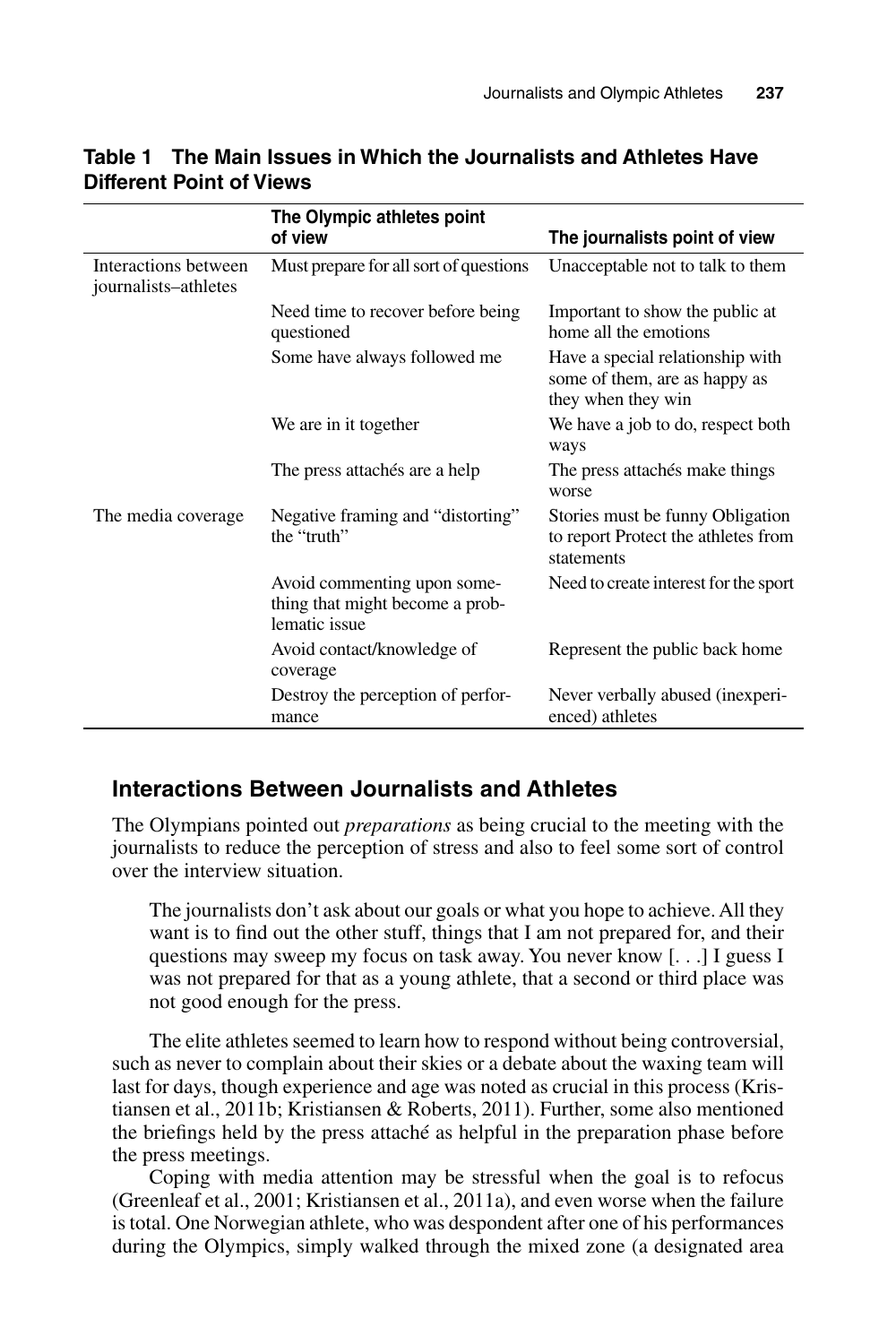where credentialed journalists are able to photograph and interview athletes immediately after the event) and did not return later to be interviewed. His self-chosen *media break* created a media storm in Norway (Ulseth, 2010). As a result, the athlete concerned had to attend a special press conference the next morning where he tried to explain his action by saying "This was my way of solving the problem. I needed to evaluate the incident in my own head first, I needed that time yesterday [. . .] I was disappointed, I needed to block it out before meeting the journalists" (NTB, 2010). In contrast, the leader of the Association of Sport Journalists is quoted in the same article: "It [his behavior] is totally unacceptable. We are talking about common courtesy here." He was allowed to be disappointed, but his behavior was understood as disrespectful by the journalists who were unable to do their job.

What this incident also revealed was that the athletes might need some time alone and to prepare themselves before meeting the journalists. However, due to the preagreed media rules, the athletes were obliged to talk to the journalists in the mixed zone immediately after each event. For some, this was problematic as "I am the type of person who worries about things I say to journalists," as one stated. In a similar vein, this athlete had a "complex-coping" ritual before entering the mixed zone:

My trick is to wait a few minutes (if possible) before entering the mixed zone and answer the questions about "what I feel," "if I am disappointed," or "what went wrong"? Importantly, I wait until I have normal pulse. As I don't want to be taken for an impolite person I prefer to put things in perspective before answering any question. You know, things like "It is just sport," "it is not life or death"! [. . .] And then, be honest—tell them that it was overkill, and that you were afraid of failure. Then the media questioning will go straight away.

The journalists, on the other hand, consider the athletes' emotions "a good story when winning or failing," and have no ethical problems broadcasting or describing them. They argue that the audience back home has the right to see the emotional scale presented in the competition. A deadline is an additional stressful factor for newspaper journalists, making it hard for them to wait until the athlete feels comfortable to meet them as they have to compete with the live broadcasts (Vancouver is nine hours behind Oslo). As one of them reflected, "We had to finish the stories hours before we actually had the opportunity to meet them." Time zones did not make their work any easier.

One way around these barriers was to have a *personal relationship* with the athletes to "get something" before the deadline. The three sport reporters all claimed this to be the best way to compete with the TV and to get a different angle. Actually, both athletes and journalists talked about having a personal relationship as an advantage. In unison, the athletes admitted that the journalist–athlete relationship was frequently an encouraging relationship, especially when a journalist had followed the athlete's entire career. Some journalists become part of the "entourage," and we were told stories about one-man TV teams which did everything themselves. In other words, the journalists might be considered a source of *emotional support* for the athletes. Some journalists are even dedicated to the sport, as one athlete reflected:

You can really feel that he likes your sport, that he really wants you to succeed, and you naturally appreciate him all the more. More likely, you will answer his questions and not the negative ones of the journalist next to him.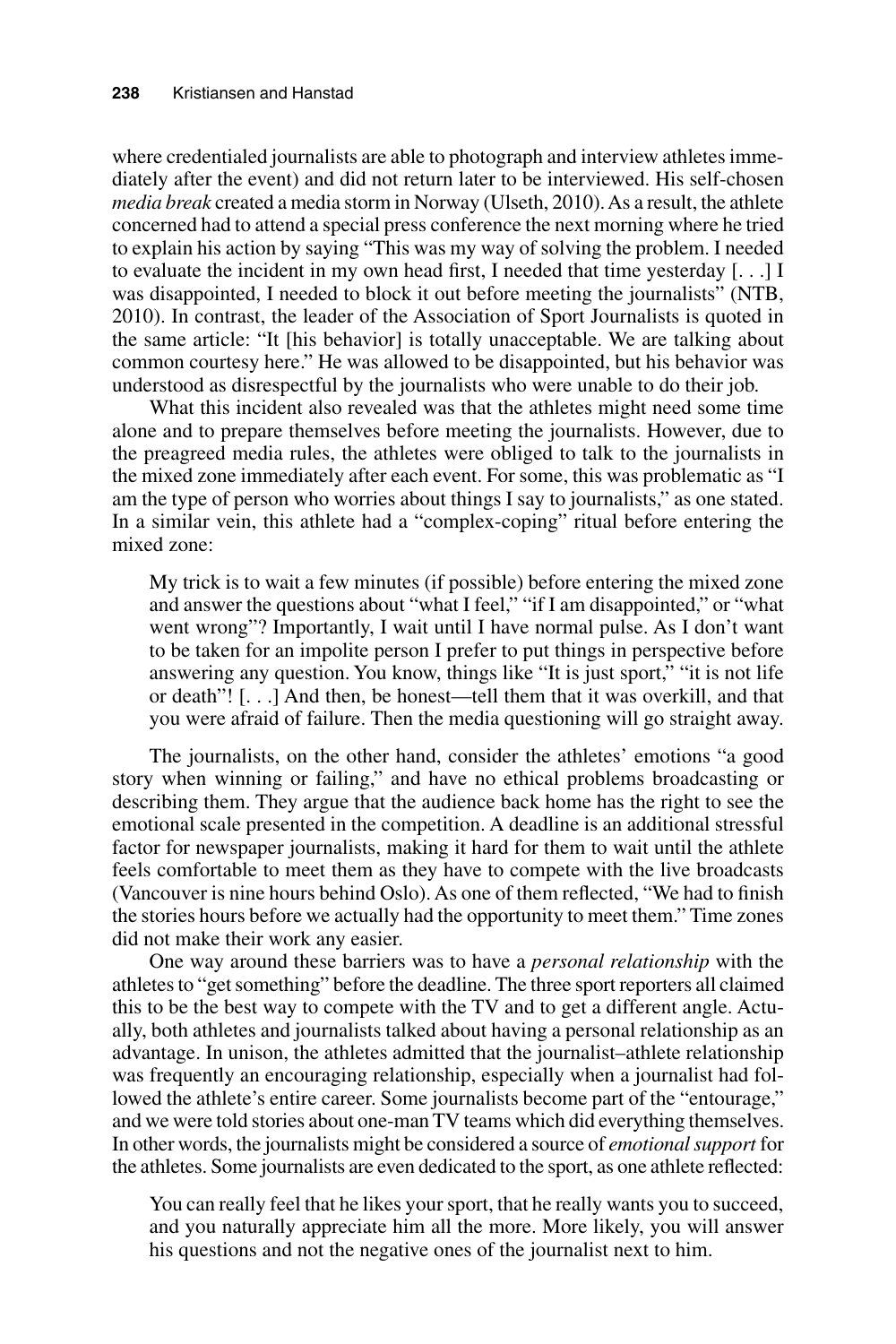The top athletes often had a few journalists that they trusted: "I can tell him things without it being broadcasted, and in return he gets exclusives and the opportunity to call me privately." It is important for the athletes to monitor the information flow and at the same time be available. A personal relationship with the journalists is one way of doing this.

The journalists were in agreement about their being one of the athletes' biggest supporters: "I think it is great when they win, especially when you have followed them for years and know about the hard work undertaken to reach the goal. And then they succeed." This support is quite obvious in the televised reports. Naturally, the journalists are often the first to approach the athletes after a win, and quite often what one gets are scenes that are far from objective news reporting—but a shared joy over the victory.

By having a more personal relationship with the Olympians, the journalists also perceived the athletes as *easier* to work with. "An easy athlete to relate to is one who lets you tag along in a car ride, be present in your post-performance routines and at least gives you three or four different angles during a 20-minute conversation." Of course, they only knew a few who were that easy to work with; such a relationship is built on trust and respect and commences years before an Olympic Games. Friendship also makes it easier to conduct the interview: "When you get to know the athlete, get to know the way he/she thinks, then, if you respect them, you get respect back and it is a pleasure to work with them." This statement makes sense, and is probably even more important in the more stressful and tense on-site interaction between journalists and athletes. Naturally, only the biggest stars who actually make money in their sport know how to do it—and are then easy to work with.

Some journalists follow just a few of the leading athletes. They then feel that they have a right to get more out of the interview setting: "It costs money to travel around with them and that investment should result in being noticed and to get stories that would pay off the expenses. And it does; they answer the phone when we call them." What this quote also implies is that to show up at an OWG without prior knowledge of the athlete or his/her support team will make it almost impossible to get an exclusive interview. As one of them stated, "It is a give-and-take relationship, and one must earn the athletes' trust and show that you care about them over time." Representing minor news organizations with less funding will make this a harder task to accomplish, and consequently these journalists may comprehend the situation as more stressful. However, several of the athletes felt extra responsibility toward their local newspapers to promote the sport and give back to those who helped out in the beginning of their careers.

As it turned out, due to the help of the five press attachés and the organized press meetings, the Olympians did not perceive the media as a major stress factor during this competition (Kristiansen et al., 2011a). The journalists on the other hand, had mixed feelings and experience with the press attachés.

From the moment a press attaché gets involved, our job becomes more complicated. During championships, a press attaché is in charge. You get one minute per journalist . . . and there is a press attaché in the mixed zone pulling the athlete, saying enough is enough, it is time for a shower, etc. This happens at a stage where the athletes are ready and committed to talk, and feel comfortable with the situation, but when the second the press attaché takes control and tries to drag the athletes away from you, the situation becomes difficult.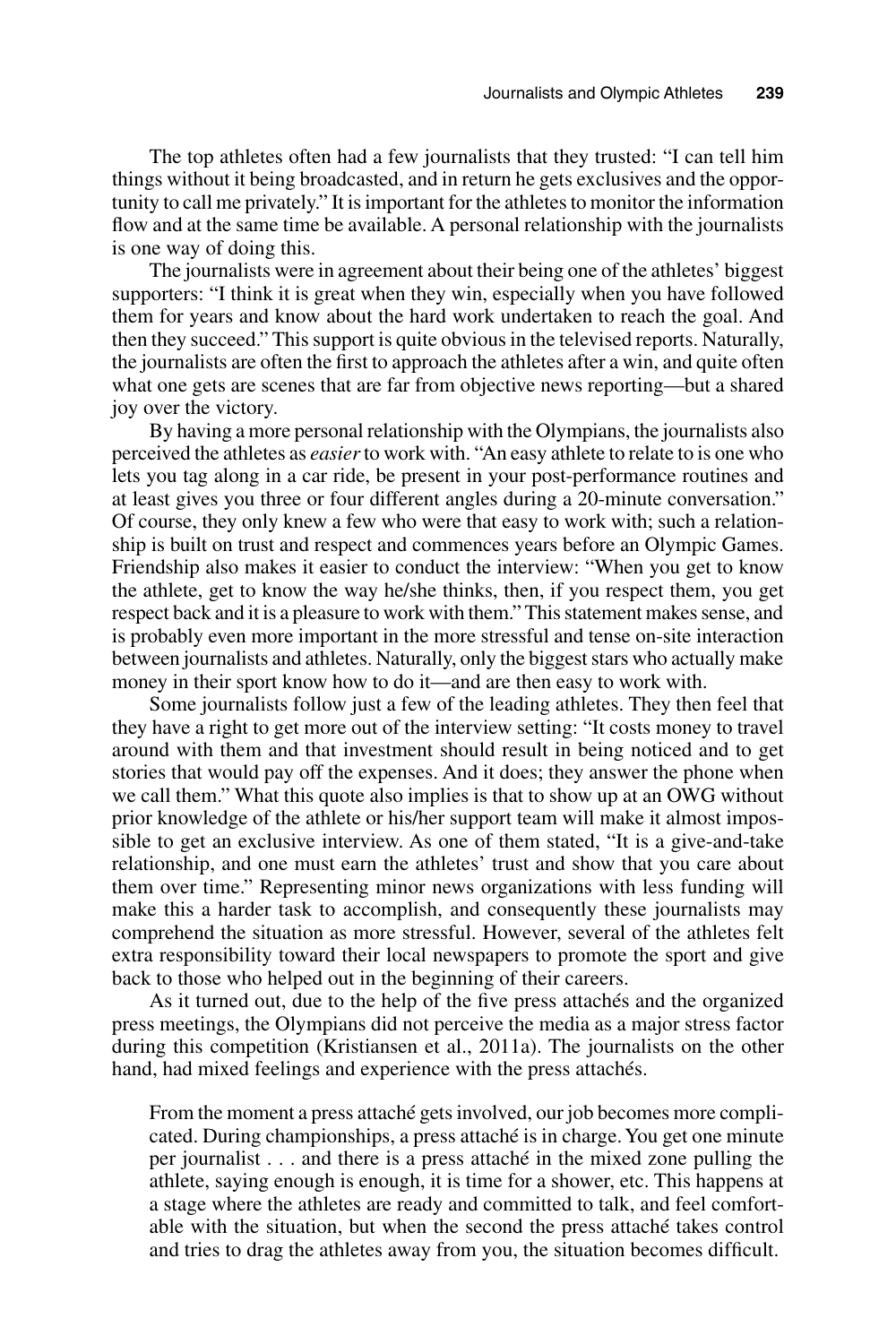Apparently, the journalists made it clear that they were not the *enemy* in the mixed zone, and they constantly emphasized that "the athletes must understand the responsibility they have towards us: it is a two-way relationship." Therefore, the journalists take home the message to the athletes is that it is not dangerous to talk to them. If the people around the athletes create a safe environment, then an interview should not turn out to be a distraction, irrespective of the result.

#### **The Media Coverage**

What are the criteria of a "high-quality" story? The responses from the athletes and journalists differed broadly in the matter of sports reporting. The athletes were sometimes taken by surprise by the journalists' angle of the story, and they interpret the story to circle around a subclause in a longer statement. As a result, the athletes conceived the "truth" to be distorted on occasion, and what they felt was important to emphasize was hardly mentioned. In other words, media reporting is not always factual (Durand-Bush & Salmela, 2002). As one athlete expressed: "It took me years to cope with their [i.e., journalists] framing," where he meant the extensive focus on nonperformance, and often on organizational issues.

The journalists had several responses when confronted with the athletes' opinions about their role at events and focus on their stories. First of all, the journalists stated that sport at this level is both *circus* and *entertainment*, and it was pivotal that coaches, team leaders, and athletes understand this aspect of today's sport. For them, the worst thing they could do to the sport was to write in a boring manner about the athletes and the events. Therefore, they focused about the stories that were *fun*: "When two of our best athletes make a dispute public of course we write about it. It's fun," one of the journalists explained enthusiastically. Apparently, the word *fun* has an extended meaning for sports reporters. From the journalist's point of view, to write in a light-hearted manner did not imply that that the truth had been distorted; it was more about giving the report the "appealing" framework.

Second, the journalists disagreed that they distorted the truth, but admitted that they often reported injuries, conflicts, and so forth to the public. From their point of view, it is their job and *obligation* to report home about what was seen from the athlete's perspective as negative issues. "People back home need to have some background information that helps them to understand the results; they want the information TV cannot give them." In other words, they are competing with other media and therefore they need another angle. A conflict can be elaborated into a "soap" which creates extra interest for both the sport and the media. In the history of sport there have been various examples of rivalries, real or created—or both, as in the case of the 1994 Oslo OWG involving skaters Nancy Kerrigan and Tonya Harding. Naturally, from a journalist's point of view, covering such a scoop (or violent drama) may be considered a high quality story.

Thirdly, the journalists elaborated upon how they also tried to protect the athletes in the midst of this: "We try not to frame the athletes as idiots; we also want to create quality journalism," a statement agreed by the three experienced journalists interviewed. However, on occasion they been approached by athletes who felt they had been misquoted. Frequently, the athletes' concerns were the result of comments made by family members and friends who paid more attention to the reporting. When discussing with the athletes what they actually had written,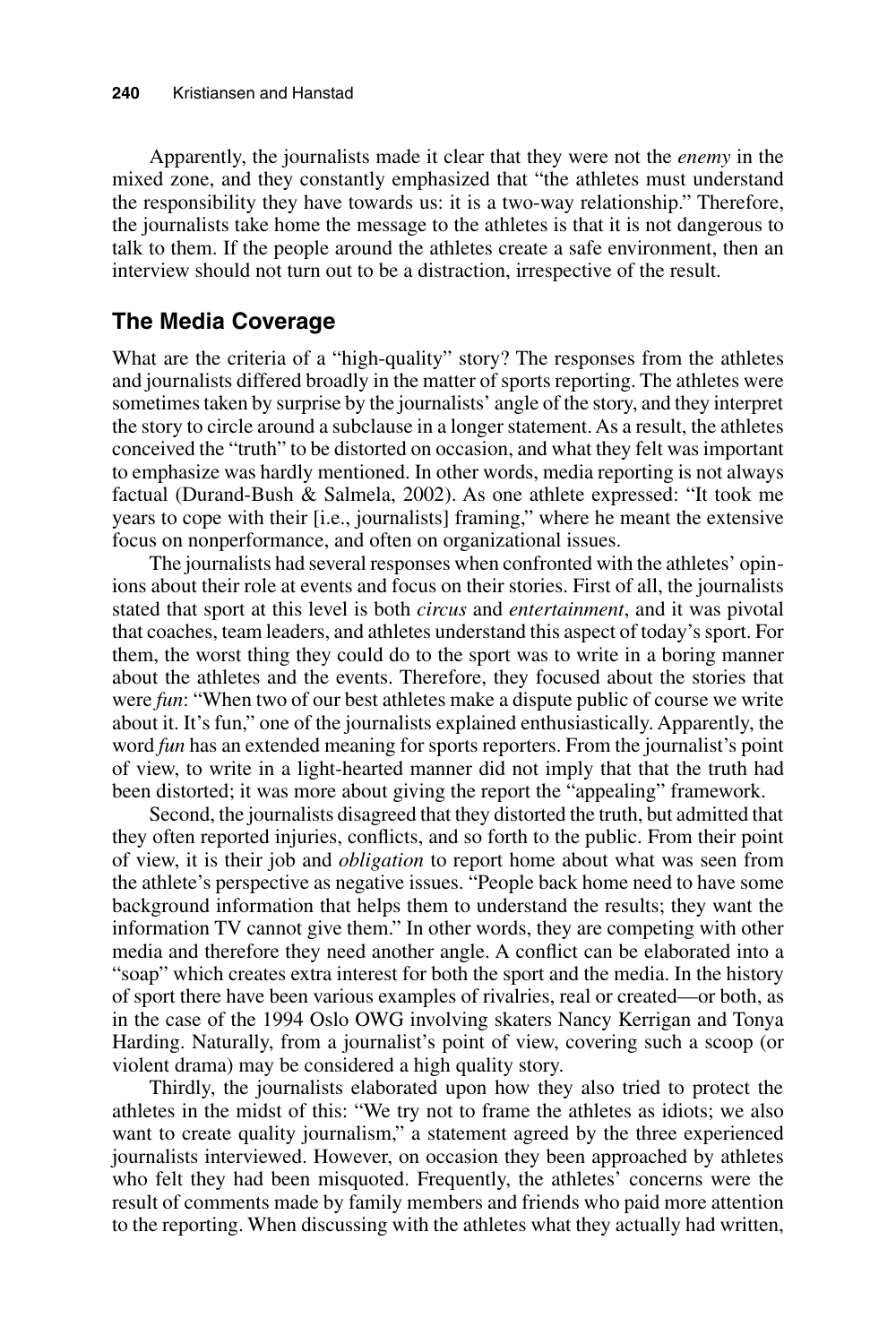they usually agreed that the news report was correct. As an interesting side-note to this issue, the journalists also claimed that they sometimes asked twice before writing statements when they found the statements provocative. In other words, they felt "obliged" to protect and educate the athletes, something not mentioned in the athlete interviews.

The athletes did not want to create headlines. Therefore, they were particularly cautious about their statements to the press during major competitions such as the Olympics. The athletes considered that the media could easily "take away your entire self-confidence and self-worth." This may easily happen when all they are being questioned about are injuries, failures, and conflicts within the team (Gauntlett, 2008). As a result, the Olympians reported avoiding making statements that would lead to negative follow-ups, and also discussing problematic issues even though they think debates are healthy. But as one commented: "You do not say something controversial and create a media storm two days before a major competition like the Olympics!" This seemed to be something they all agreed about.

To be cautious and avoid making statements was also due to the fact that *if* an individual or team did not deliver or failed to obtain a medal (preferably gold), then the athletes should prepare themselves for a discussion on what is an acceptable performance. Obviously, the goal for the athlete, and the media's goal for the athlete and the event were not always compatible. Questions about unexpectedly poor performances are conceived as a source of strain among the Olympians, or simply why they ended in fourth place (which under some circumstances may be a personal best for the season as well!). "Tomorrow is another day with lots of possibilities; but they make it hard for us to get there by their questioning." Hence, the journalists distorted or slowed down the athletes' coping process by continuous questioning about an unsuccessful performance.

The journalists replied to some of the athletes' criticism by again stating that the athletes are not aware or do not know enough about the interview situation and what a good story is for them.

It is naïve of the athletes to come to interviews and believe that we will ask them about their anaerobic threshold or the training results the past week or what they are planning to do the following week. [...] We are supposed to create an interest for their sport, and we have to *entertain* our readers. The athletes need to understand this.

The journalists also felt that athletes from the minor sports often had excessively high expectations and rather unrealistic hopes for both the angle and the number of pages and location an interview would result in during an Olympics. Again, popularity of the sport (and in many ways the popularity of the athlete) is a factor which that determines the actual coverage. One journalist said (with a laugh) that some of them seemed to expect four pages of coverage after a longer interview. Therefore, the journalists firmly suggested that not only should athlete be prepared for the interview setting, but also what the following sports reporting would result in.

Therefore, some of the elite athletes tried to be as "vague and humble" as possible to avoid glaring headlines (see also Kristiansen et al., 2011b), and they tried to *avoid* reading, seeing or hearing anything about themselves or the team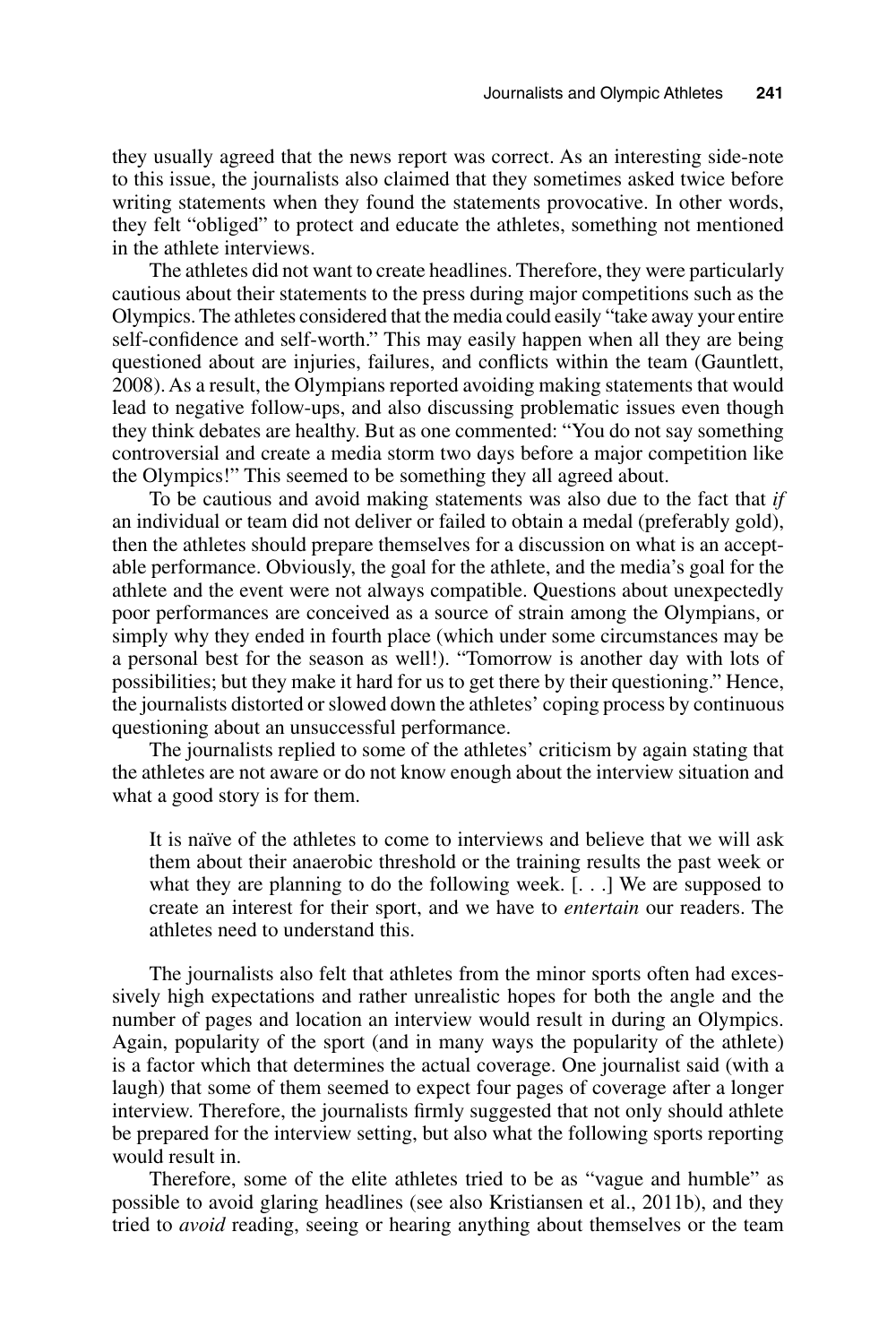distributed by the Norwegian press during the Olympics. Further, most athletes were committed to their own rules whereby they would not read internet articles—one they shared with their teammates and coaches. In other words, they tried very hard to avoid press coverage of the press meetings they had to attend during the Games. This might be a useful strategy when the results really matter (Kristiansen et al., 2011b). Most importantly, the athletes were clear about the fact that this strategy was both important and necessary, and to stay focused on their task they preferred to live in their Olympic "bubble."

At the end of the group interview with the journalists, the three interviewees were presented with some of the athletes' quotes about media coverage from the 2010 OWG and also some statements in general about media coverage. The themes in the following quotes focused on the athletes' perception of the coverage and the possibility for the slant of an article both to reduce the perception of success and self-confidence (see also Kristiansen & Roberts, 2011). The journalists simply replied that they had *never* intentionally written a story that would harm an athlete: "I cannot recall one incident when we have verbally abused inexperienced athletes." However, they did admit that they are in a position where they have the *power* to change what the athletes consider important. Their main aim during a major event such as the Olympic Games is to keep the readers back home informed and to assist newspaper sales. It is their duty to report conflicts, injuries, and why athletes fail to win the gold medal. They have a professional relationship to what they report, and the journalists expect the same approach for the athletes. Their coverage is never personal: "It may be that they chose to interpret what we write as negative criticism instead of positive speculation." The important thing for them was to inform "everybody interested in the Olympics why some succeeded and others didn't." Put into perspective: "We don't recognize a journalist–athlete conflict; we do not intentionally go after them. We have never had something similar to the Tiger Woods storm here in Norway." However, the journalists were opinionated about this as well and argued that the athletes "need to have the ability not to be distracted. If they consider our stories a distraction, they want make it to the top." Consequently, there are obvious and groundbreaking differences in the perception of media coverage between the athletes and the journalists.

## **Conclusion**

This case study revealed that there is room for improvement in the working conditions for both Norwegian journalists and athletes. Due to the media rules that organize these working conditions, the athletes are only too aware that it is expected of them to talk to journalists; they have the responsibility to meet the press and reflect upon their performance. With regard to the on-site interactions, the statements between journalists and athletes are generally in agreement. Both parties understand the importance of the interaction, and accept the fact that they are working together where one is performing and the other reporting. The journalists would, of course, like more access and not always have to use the press attachés to come into contact with the athletes. However, the media rules may be considered as an adaptive coping strategy for the athletes while, on the other hand, the journalists may find this more controlled athletic behavior giving the journalists tougher working conditions when aiming for an exclusive story.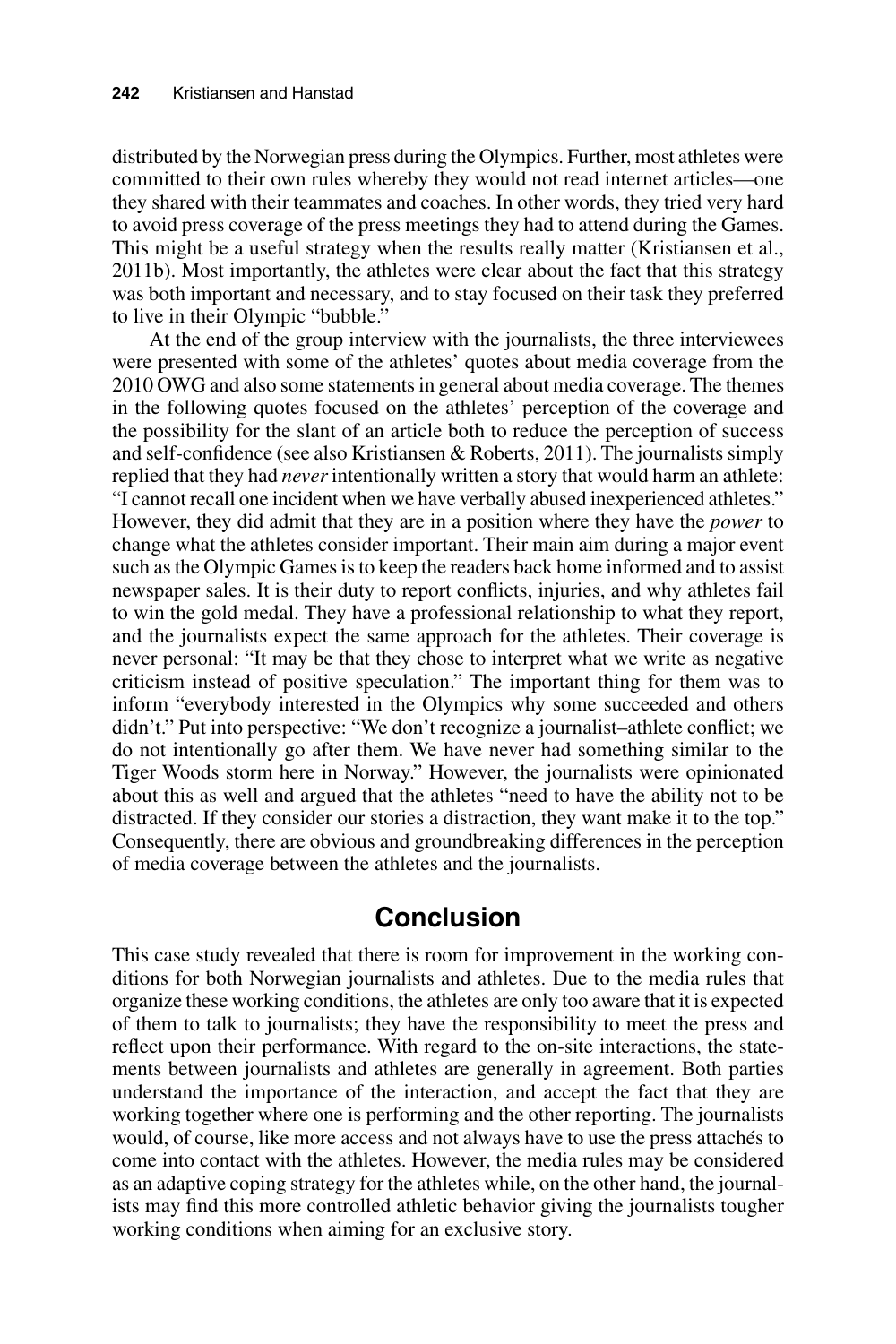When turning to the results of the actual contact and interview setting, the following coverage, the differences in perception are more apparent. It is in the matter of the coverage and what constitutes a good story that there were clear differences between athletes and journalists. The athletes talked a lot of what they regarded to be negative coverage while the journalists did not recognize anything of the kind when being confronted with the athletes' statement. Hence, the athletes' main concern for improving working conditions was to be handled more carefully when the results matter (for the entire nation). Interesting to note, the journalists believe that athletes without the ability to cope with a more tabloid news coverage have nothing to do at this elite level of sport. In support of such a claim, the athletes with the most medals have understood this and developed a personal relationship with the journalists and feed them with stories also from their blog.

To cope with all sorts of scrutiny (both personal and professional in character) by the media, the athletes must learn to use strategies which may directly attempt to change a situation perceived as stressful (Folkman & Lazarus, 1985) and to regain some sort of control when they feel that the questioning is becoming intrusive. In this process, guidance from the press attachés is vital and the preagreed media rules helpful. Especially, the press attachés were regarded as providing important support for the athletes in the interview setting as they were always present and monitored the sessions. In many ways the athletes understand this help as a means of taking control over something usually experienced as hard to control! This is in line with previous research on social support, which is often considered a coping resource that helps people to manage the negative effect of stress (e.g., Holt & Hoar, 2006) and which has also been found useful for elite athletes when coping with the media (e.g., Kristiansen & Roberts, 2011). This (unique) Norwegian regulation of the interaction between athletes and journalists has clear advantages for both parties, also the journalists as they are granted access—but not always the unique angle that they crave for.

Finally, what the results of the research also highlight is the fact that even though journalists and athletes cause each other stress, there is also evidence of mutual support. Their relationship is clearly *ambivalent*; it is a give-and-take situation, and for the athletes journalists are something unavoidable in the end when they have sponsors that expect appearance. Several cases revealed that the professional relationship between journalist and athletes had turned into a personal contact as well. The joy of victory was shared. Hence, naturally both may be disappointed when the athlete does not live up to expectations and a completely different story needs to be told.

## **Limitations and Suggestions for Future Research**

Undoubtedly, when only interviewing three journalists from one newspaper there are several obvious methodological limitations of the representativeness of this group. However, we wanted to provide insight into journalists' experiences, and these three represented a certain level of expertise that added depth to the information obtained. In accordance with Stake, we are "optimistic that we can learn some important things from almost any case" (2005, p. 451). The sample in this study was small and specialized. Consequently, generalizations based on the findings are limited. Conversely, the strength of this investigation is that it provides one of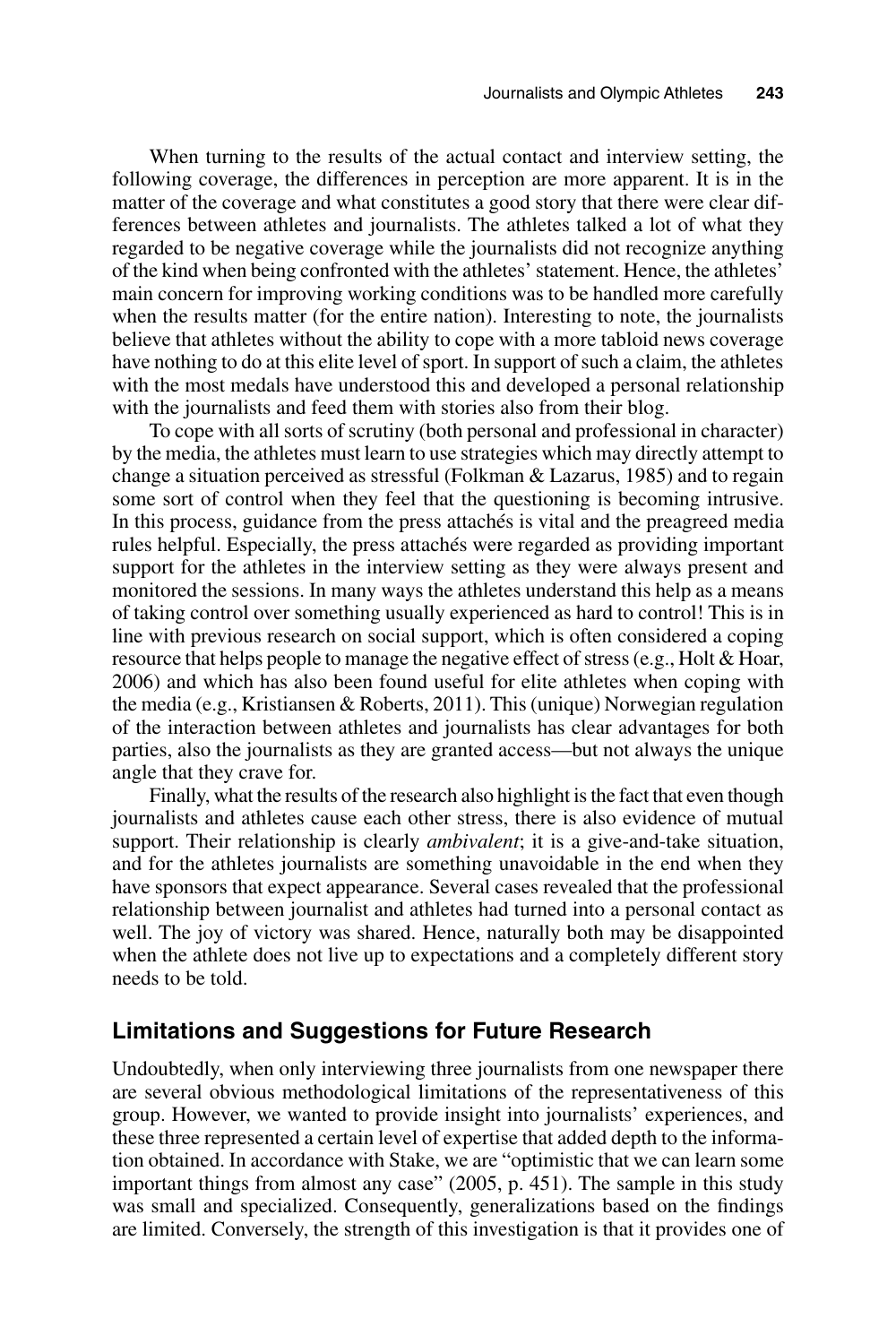the first systematic examinations of the contact, communication, and perception of each other among journalists and athletes. Yet, this study deals only very superficially with some important issues in the journalist–athlete relationship, especially the issue regarding what is a negative coverage and how athletes are expected to cope with what they understand as negative media coverage. Or are they simply whining over nothing? Following team sports participation and perception of the journalist–athlete relationship in a major tournament (such as the World Cup in football) would contribute to more in-depth knowledge. Further, it would be interesting to compare the differences between a team with scandals and unforeseen distractions, and teams without this extra stress and less coverage. In addition, an interesting question for future research is whether the gender of the journalists influences this ambivalent relationship. In conclusion, within the limitations of this research, we demonstrate that it is a viable area of research to which more attention should be given.

# **Case Questions**

- In this case study the journalists and athletes perceived the media coverage of the athletes differently. Are there issues, including personal matters, that the media should avoid commenting upon during major competitions like the Olympics?
- What information do you think the press attaché should convey about the journalists' work when explain this to the athletes?
- What kind of negative consequences can a (personal) relationship on this level create for quality (and critical) journalism?
- As a journalist, what kind of stories would you like to report home from the Olympic Games—in addition to the competition?
- Headlines sell! But athletes frequently expressed skepticism toward what they considered as negative headlines. How can journalists overcome athletes' skepticism concerning apparent negative reporting?

## **References**

- Andersen, S.S., & Hanstad, D.V. (2011). "Den som er godt forberedt, har ikke uflaks"— Norsk OL-deltakelse i Vancouver: risiko, forberedelse og resultater [«If you are well prepared, you will not experience bad luck»—Norway in the Vancouver Olympics: risks, preparations and results]. *Scandinavian Sport Studies Forum, 2,* 75–98.
- Billings, A. (2008). *Olympic media: Inside the biggest show on television*. London: Routledge.
- Durand-Bush, N., & Salmela, J. (2002). The development and maintenance of expert athletic performance: perceptions of world and Olympic champions. *Journal of Applied Sport Psychology, 14,* 154–171.
- Folkman, S., & Lazarus, R.S. (1985). If it changes it must be a process: A study of emotions and coping during three stages of college examination. *Journal of Personality and Social Psychology, 48,* 150–170.
- Gauntlett, D. (2008). *Media, gender and identity. An introduction* (2nd ed.). London: Routledge.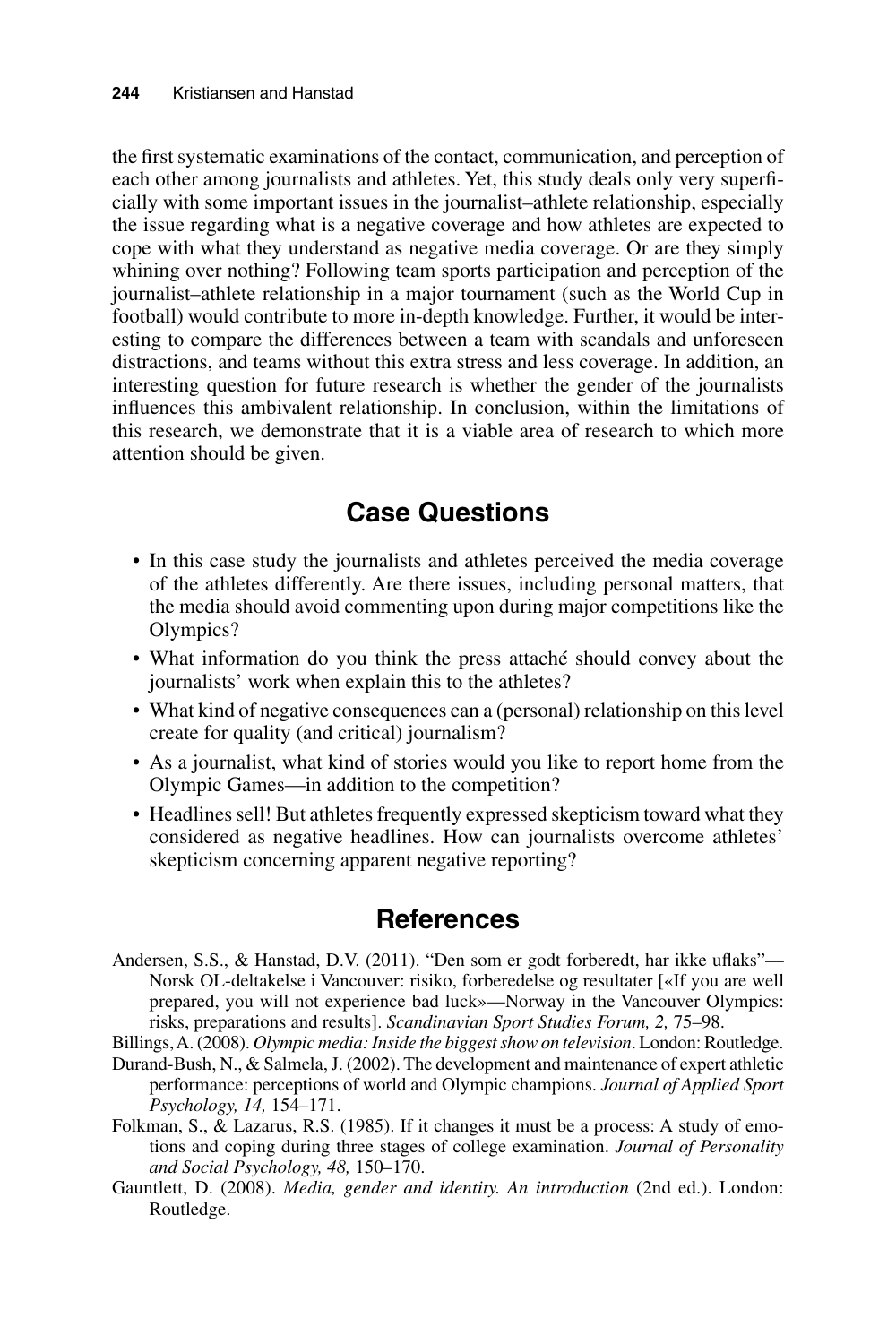Gould, D., Guinan, D., Greenleaf, C., Medbery, R., & Peterson, K. (1999). Factors affecting Olympic performance: Perceptions of athletes and coaches from more and less successful teams. *The Sport Psychologist, 13,* 371–394.

Greenbaum, T.L. (1998). *The handbook for focus group research*. Thousand Oaks, CA: Sage.

- Greenleaf, C., Gould, D., & Dieffenbach, K. (2001). Factors influencing Olympic performance: Interviews with Atlanta and Nagano U.S. Olympians. *Journal of Applied Sport Psychology, 13,* 154–184.
- Hanstad, D. V., & Skille, E. A. (2010). Journalisters syn på samarbeidet med den norske OLtroppen under vinterlekene i Vancouver 2010 [Journalists' opinion on the cooperation with the Norwegian Olympic Team during the winter Olympic Games in Vancouver 2010]. *Norsk medietidsskrift, 17*, 348–363.
- Holt, N.L., & Hoar, S.D. (2006). The multidimensional construct of social support. In *Literature reviews in sport psychology* (pp. 199–226). New York: Nova Science Publishers.
- Kristiansen, E., Hanstad, D.V., & Roberts, G.C. (2011a). Coping with the media at the Vancouver Winter Olympics: "We all make a living out of this. *Journal of Applied Sport Psychology, 23*(4), 443–458.
- Kristiansen, E., & Roberts, G.C. (2011). Media exposure and adaptive coping in elite football. *International Journal of Sport Psychology, 42,* 339–367.
- Kristiansen, E., Roberts, G.C., & Sisjord, M.K. (2011b). Coping with negative media coverage: The experiences of professional football goalkeepers. *International Journal of Sport and Exercise Psychology, 9,* 295–307.
- Lazarus, R.S., & Folkman, S. (1984). *Stress, appraisal, and coping*. New York: Springer Pub.
- Maguire, J., Jarvie, G., Mansfield, L., & Bradley, J. (2002). *Sport worlds. A sociological perspective*. Champaign, IL: Human Kinetics.
- McGrath, J.E. (1970). A conceptual formation for research on stress. In J.E. McGrath (Ed.), *Social and psychological factors in stress*. New York: Holt, Rinehart and Winston.
- Miles, M.B., & Huberman, A.M. (1994). *Qualitative data analysis*. London: Sage.
- NTB. (2010, February 21). Dette sa Petter Northug [This was said by Petter Northug]. *NTB*. Retrieved from https://web.retriever-info.com/services/archive.html?method=displayD ocument&documentId=055013201002211702151002211806&serviceId=2
- O'Connell, M. (2004). The three components of the sport industry. In K. Nguyen (Ed.), *Career insight. Landing a job with a sports team* (pp. 30–41). US: Aspatore Books.
- Patton, M.Q. (2002). *Qualitative research and evaluation methods* (3rd ed.). Thousand Oakes, CA: Sage Publications.
- Roche, M. (2009). Mega-event mediation, governance and the Olympics. Retrieved from http://www.psa.ac.uk/journals/pdf/5/2009/Roche.pdf
- Rowe, D. (2004). *Sport, culture and media* (2nd ed)*.* England: Open University Press.
- Stake, R.E. (2005). Qualitative case study. In N. K. Denzin & Y. S. Lincoln (Eds.), *The sage handbook of qualitative research, 3rd ed* (pp. 443-266). London, UK: Thousand Oaks.
- Strauss, A., & Corbin, J. (1998). *Basics of qualitative research: Grounded theory procedures and techniques*. Thousand Oaks, CA: Sage Publications.
- Ulseth, O. (2010). *Petter Northug—jakten på dyret*. Oslo: Aschehoug.
- Woods, R.B. (2007). *Social issues in sport*. Champaign, IL: Human Kinetics.